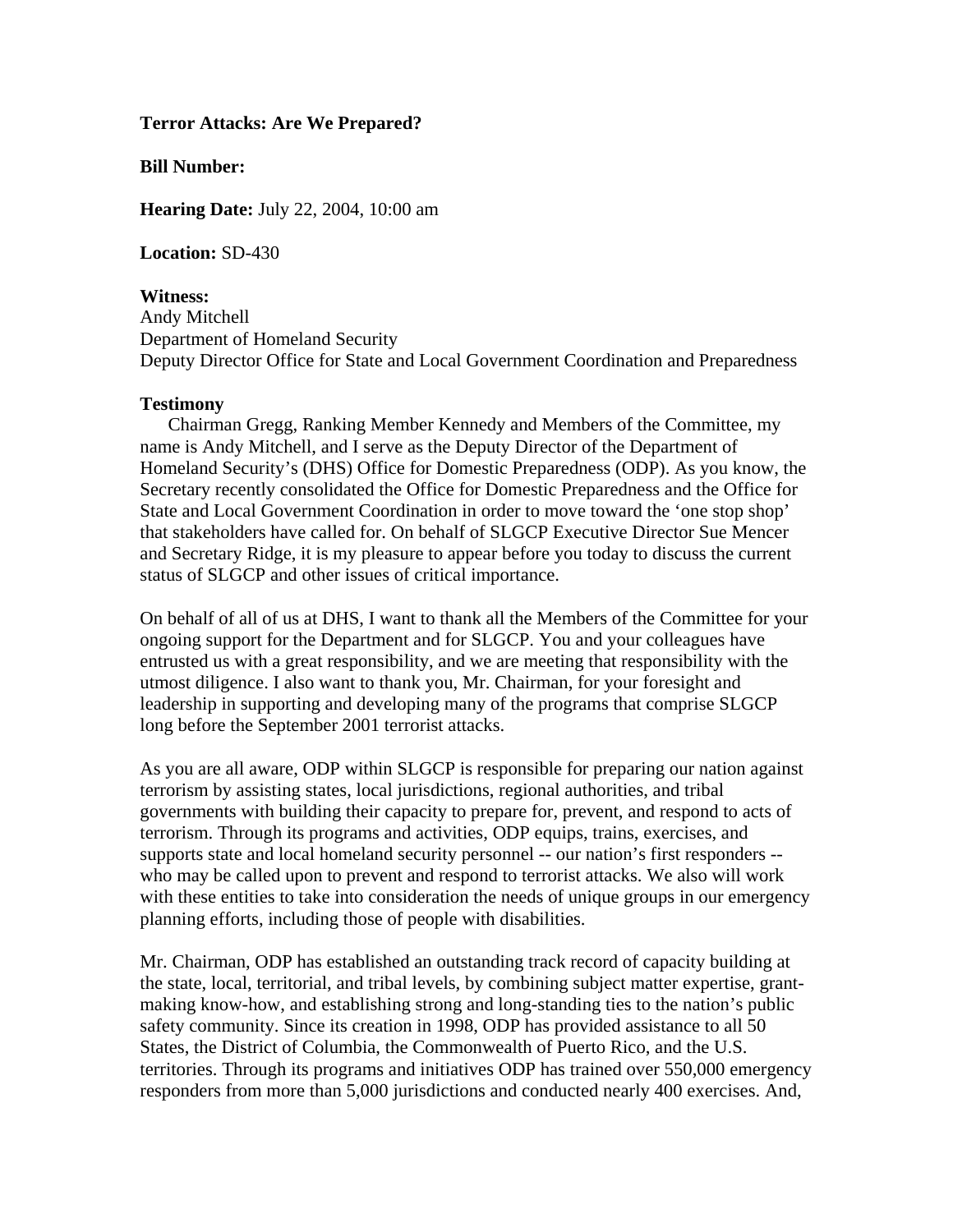by the end of Fiscal Year 2004, ODP will have provided states and localities with more than \$8.1 billion in assistance and direct support.

Our core mission is to address homeland security and terrorism preparedness issues on a very broad scale. This focus is on the nation, on regions, on states, cities and specific events such as the upcoming political conventions. Our programs are designed to provide a framework through which officials at the local and state levels of government may work together to identify their current capabilities, gaps and shortfalls. This approach allows jurisdictions to prioritize and to set goals.

ODP has a number of assistance programs. Two key programs include the State Homeland Security Grant Program(SHSGP) and the Urban Areas Security Initiatives (UASI) Program.

Through its Urban Areas Security Initiative (UASI) program, ODP requires states to work with communities selected according to classified criteria that include threat and risk, presence of critical infrastructure and population density. We require UASI participants to form inter-jurisdictional working groups who undertake assessments of local capabilities that are used to craft plans, or strategies, for that area's preparedness efforts. It is our goal to provide program participants with an over-arching strategy that may be used to advance their level of preparedness. These working groups have been used by other federal agencies, including the federal Department of Health and Human Services (HHS), to "access" these communities so that their specific area of expertise may be applied. We are pleased with this result and feel that we are well on our way to establishing a framework that is useful to states, localities and the federal government.

Our programs focus on the provision of planning tools, training, equipment acquisition and exercises. As you know Mr. Chairman, at your direction, we executed the congressionally-mandated Top Officials (TOPOFF) exercise program in the year 2000 and again in 2003. These exercises were designed to include all levels of government in simulated crisis through which best practices and lessons learned could be gleaned. These exercises included biological, chemical and radiological scenarios and have provided all levels of government with useful insight as we prepare for occasions such as the recent G-8 Summit in Sea Island, Georgia, and the upcoming Democratic and Republican National Conventions in Boston and New York, respectively.

These National Special Security Events (NSSE), as designated by the U.S. Secret Service, are high-profile events that would result in both symbolic and practical consequences should they be disrupted by terrorists. As such, these events require a greater than usual degree of support and participation from federal agencies, including the Department of Homeland Security.

ODP provides targeted assistance for designated NSSEs, to include training, technical assistance, and exercises. Our Training Division offers courses that are specifically targeted for an NSSE. ODP also provides technical assistance to facilitate the sharing of lessons learned and training from previous NSSEs. For example, during the planning for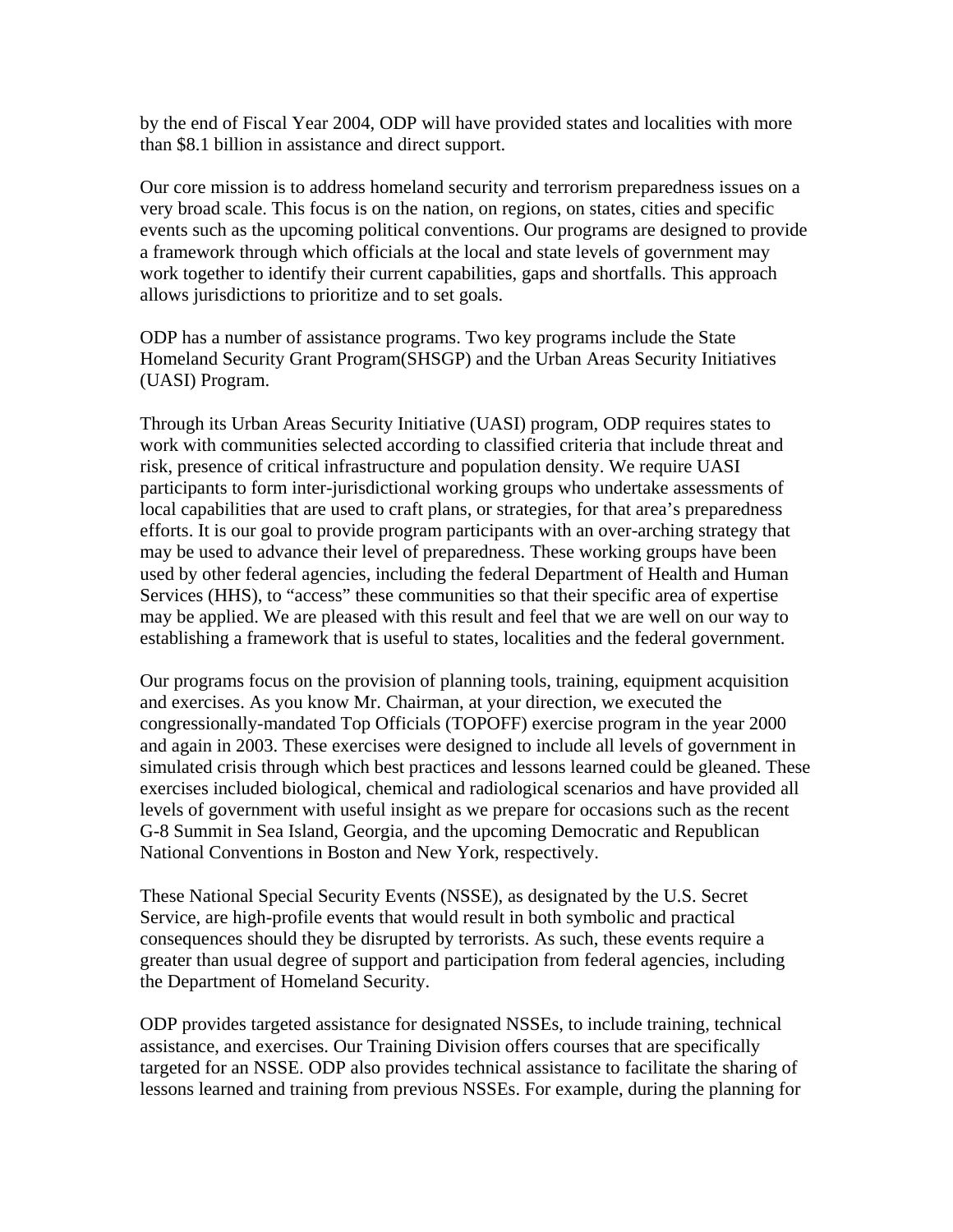the G-8 Summit in Georgia, representatives from the Royal Canadian Mounted Police were flown in to share lessons learned from the G-8 Summit hosted in Canada. ODP's Exercise and Evaluation Division provides a series of exercises that increase in scope and complexity. The first two exercises in this series, a Senior Leaders Seminar and Tabletop Exercise, are discussion-based activities. The exercise series culminates with the conduct of an operational Command Post Exercise which is a final test and check of communications and interoperability between the command centers (i.e, FBI's Joint Operations Center, Secret Service's Multi-Agency Coordination Center, etc.) before the actual NSSE. ODP is currently working with the DHS Integration Staff (as part of the Security Planning Initiative) to develop an annex that outlines the capabilities ODP can provide for special events that are not designated as NSSEs.

Throughout its history ODP has worked to improve how it serves its state and local constituents. For example, in Fiscal Year 2003, application materials for the Department's State Homeland Security Grant Program -- under both the Fiscal Year 2003 Omnibus Appropriations Bill, and the Fiscal Year 2003 Supplemental Appropriations Bill -- were made available to the states within two weeks of those bills becoming law. Further, over 90 percent of the grants made under that program were awarded within 14 days of ODP receiving the grant applications.

During Fiscal Year 2004, ODP's record of service to the nation's first responders continues. All of the 56 States and territories have received their Fiscal Year 2004 funding under the Homeland Security Grant Program. This includes funds to support state-wide preparedness efforts under the State Homeland Security Grant Program, the Law Enforcement Terrorism Prevention Program, and the Citizen Corps Program. These awards represent over \$ 2.1 Billion in direct assistance.

Further, 50 urban areas designated under the Fiscal Year 2004 Urban Areas Security Initiative have been awarded funding. This represents \$671 Million in support to highdensity population centers with identifiable threats and critical infrastructure. In addition, the Department has identified 30 of the nation's most used urban transit systems and has provided \$49 Million to enhance the overall security of these systems. All 30 of these transit systems have received their Fiscal Year 2004 funds.

Much of how the states and territories distribute and utilize Homeland Security Grant Program funds is influenced by the results of the State Homeland Security Assessments and Strategies. As you know, each state, the District of Columbia, the Commonwealth of Puerto Rico, and the territories were required to submit their assessments and strategies by January 31, 2004.

These assessments and strategies, Mr. Chairman, are critically important to both the states and the federal government. They provide a wealth of information regarding each state's vulnerabilities, capabilities, and future requirements, as well as each state's preparedness goals and objectives. They provide each state with a roadmap as to how current and future funding, exercise, training, and other preparedness resources should be directed and targeted, and they provide the federal government with a better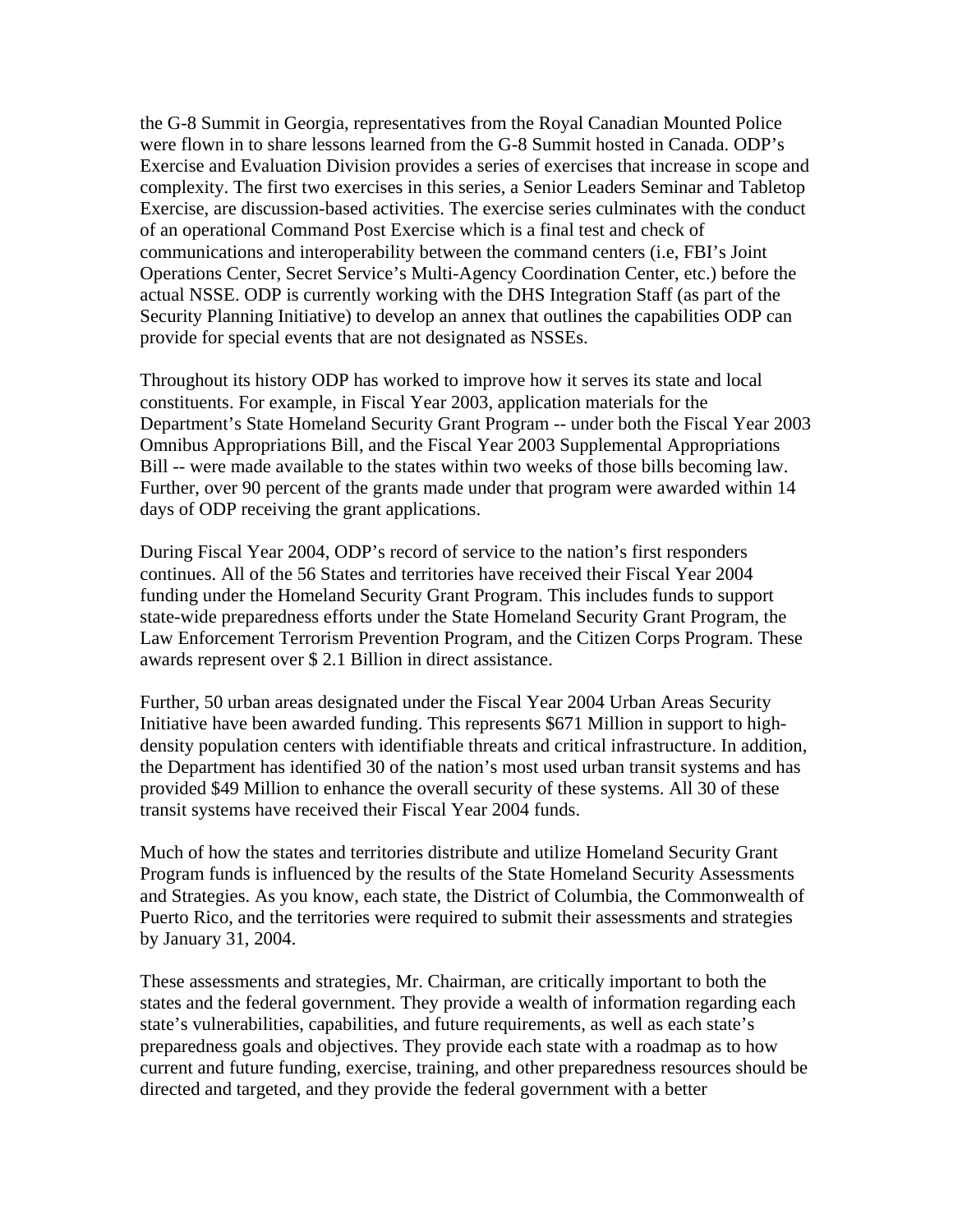understanding of needs and capabilities. I am happy to report that all assessments and strategies have been received and reviewed by an intra-DHS review board comprised of representatives from major Department components and accepted by ODP.

During Fiscal Year 2005, ODP will continue to provide states and localities with the resources they require to ensure the safety of the American public. The funds requested by the President for Fiscal Year 2005 will allow ODP to continue to provide the training, equipment, exercises, technical assistance, and other support necessary to better prepare our communities.

DHS's mission is critical, its responsibilities are great, and its programs and activities impact communities across the nation. We will strive to fulfill our mission and meet our responsibilities in an effective and efficient manner. And we will, to the best of our abilities, continue to identify where and how we can improve. Part of our responsibility, part of the Department's responsibility, Mr. Chairman, is the recognition that we can always improve what we do and how we do it. And we can never be too safe or too secure.

This critical mission was recognized by the Congress with the passage of the Homeland Security Act of 2002, and the creation of the Department of Homeland Security. And since the Department's creation, we have worked continuously with the Congress to determine how better to fulfill our common goal of a more secure America.

Close coordination between states, localities, and regions, is critical to an effective and rational distribution of homeland security resources, and is consistent with currently existing ODP funding initiatives, such as the Urban Areas Security Initiative or UASI Program.

ODP is also continuing its efforts to develop preparedness standards and to establish clear methods for assessing state and local preparedness levels and progress. As you will recall Mr. Chairman, on December 17, 2003, the President issued "Homeland Security Presidential Directive (HSPD)-8." Through HSPD-8, the President tasked Secretary Ridge, in coordination with other Federal departments and state and local jurisdictions, to develop national preparedness goals, improve delivery of federal preparedness assistance to state and local jurisdictions, and strengthen the preparedness capabilities of Federal, state, territorial, tribal, and local governments. HSPD-8 is consistent with the broader goals and objectives established in the President's National Strategy for Homeland Security issued in July, 2002, which discussed the creation of a fully-integrated national emergency response capability. Inherent to the successful implementation of HSPD-8 is the development of clear and measurable standards for state and local preparedness capabilities.

The standards that will result from HSPD-8 implementation build on an existing body of standards and guidelines developed by ODP and other Federal agencies to guide and inform state and local preparedness efforts. Since its inception ODP has worked with Federal agencies and state and local jurisdictions to develop and disseminate information